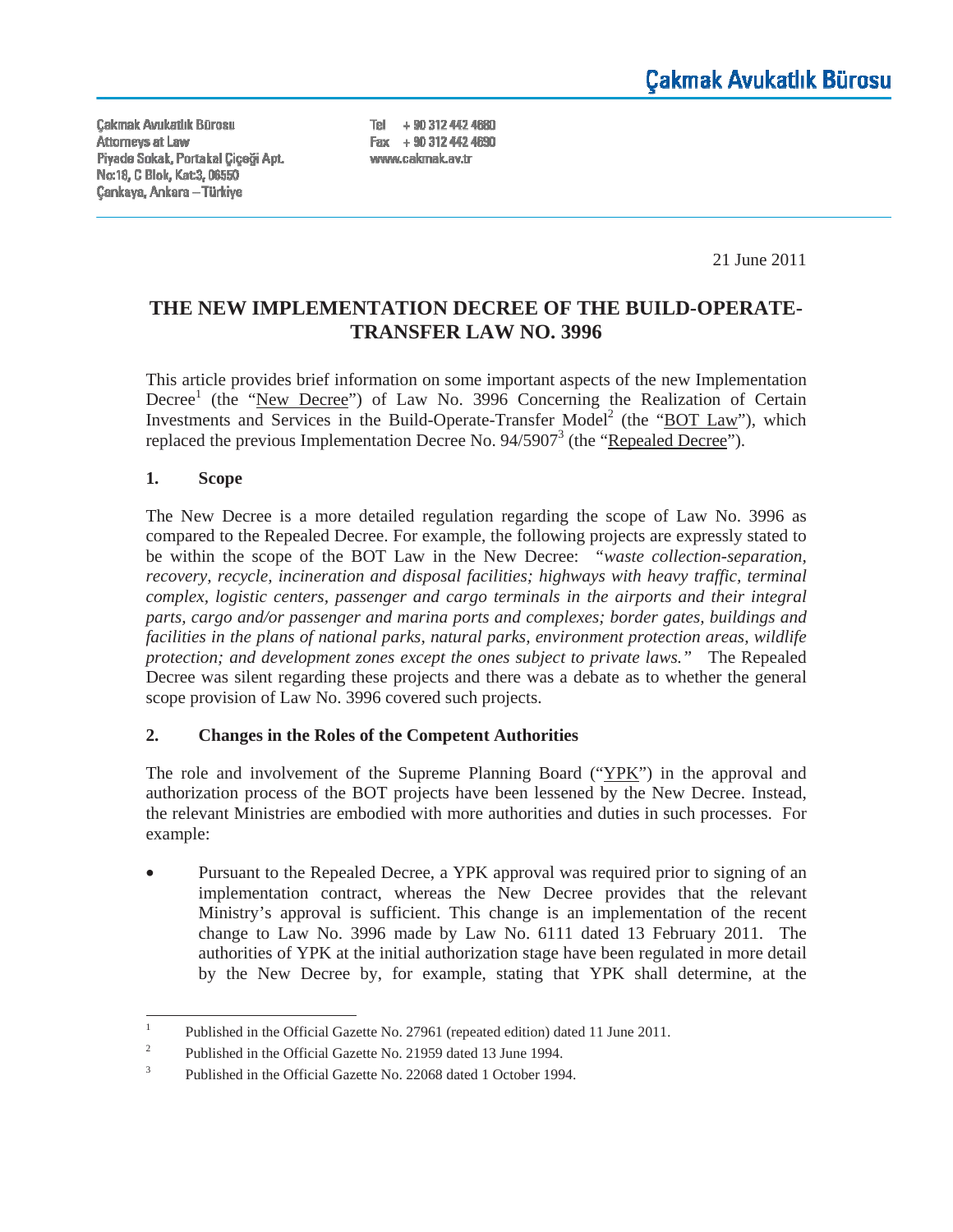beginning of the project, the contribution fees and demand guarantees, if any, and the risk sharing principles.

- Pursuant to the New Decree, the authorization given to an authorized company may be transferred to a third party upon consent of the relevant Ministry, while YPK was authorized to give such consent under the Repealed Decree.
- Under both the Repealed Decree and the New Decree, at least three bidders must participate in an authorization process, with the exception of national borders' security, particularities of the customs services and other necessary cases. Under the Repealed Decree, an approval of YPK was required for conducting an authorization process with less than three bidders. Under the New Decree, however, the relevant Ministry's approval is both required and sufficient.

## **3. Changes regarding the Contents of the Tender Specifications and the Implementation Contract**

Pursuant to the New Decree, unlike the Repealed Decree, the following issues, among others, must also be covered in the tender specifications and the implementation contract to be signed with the authorized company:

- (i) the necessary permits under the legislation and the party responsible for obtaining such permits;
- (ii) information on whether or not a contribution fee shall be payable by the administration;
- (iii) information on whether or not demand guarantee shall be given; and
- (iv) information on whether or not a treasury guarantee shall be given.

#### **4. Authorization Methods**

Under the Repealed Decree, there was no clear provision as to which method was to be used as the principal authorization method. The New Decree, however, clearly provides that the "closed bidding among all bidders" method is the principal method for selecting the authorized company to develop and operate a BOT model project. The "closed bidding among selected bidders" and "negotiations" methods are only available if the authorization cannot be given through the "closed bidding among all bidders" method.

#### **5. Contribution Fee**

The term contribution fee *(katkı payı)* was first added in Law No. 3996 in 2008. However, the Repealed Decree was not amended to reflect such addition prior to the New Decree, which includes such term and defines it as a partial or full payment by the administration to the authorized company for goods or services the prices of which cannot be met by the payments made by the beneficiaries of such services or goods. The New Decree provides that the payment of a contribution fee to an authorized company can only be agreed in exceptional cases where such intention is stated in a prefeasibility study and approved by YPK. For the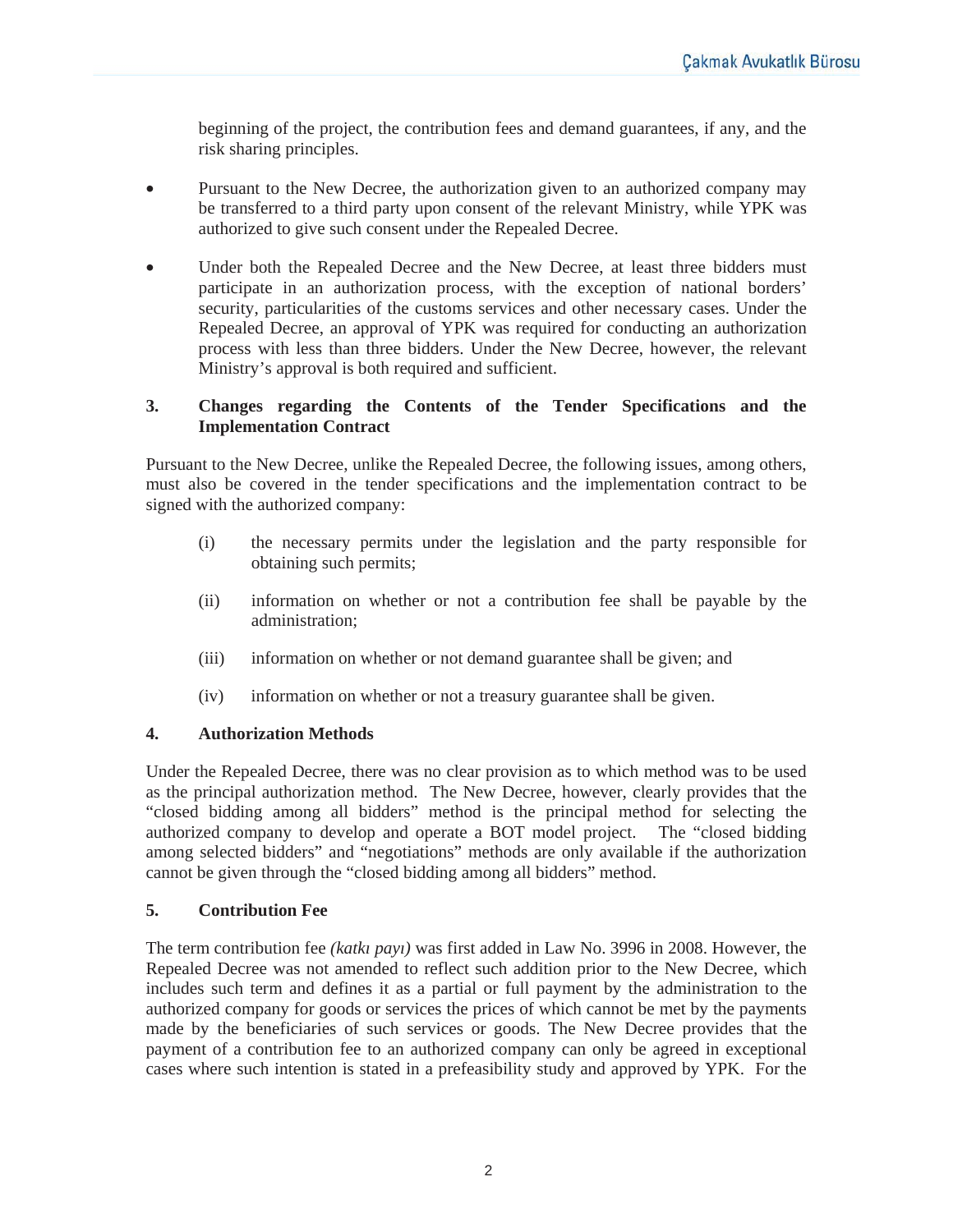BOT projects where a contribution fee is envisaged to be paid, the affirmative opinion of the Ministry of Finance must also be obtained in addition to the YPK approval.

#### **6. Demand Guarantee and Share of Proceeds**

Demand guarantee *(talep garantisi)* and share of proceeds *(hasılat payı)* concepts were not included in the Repealed Decree. They were first included in Law No. 3996 by Law No. 6111 dated 13 February 2011. The New Decree implements the change in legislation and clearly provides that the relevant administration may give a demand guarantee to the authorized company. The New Decree also provides that the relevant contracts must also regulate as to how the proceeds will be shared between the administration and the authorized company in cases where the level of demand is higher than the guaranteed.

## **7. Bid Bond and Performance Bond**

With respect to the amount of the bid bond to be submitted by the bidders, the Repealed Decree provided that its amount would be up to 1% of the investment amount, while the New Decree removes that figure and leaves it to the discretion of the relevant administration.

With respect to the amount of the performance bond to be submitted by the authorized company, the Repealed Decree provided that the amount would be up to 1% of the investment amount, while the New Decree provides that it must be exactly 1% of the investment amount.

#### **8. Utilization of Immovable Properties**

Pursuant to the Repealed Decree, in cases where a land is expropriated in favour of an authorized company and the expropriation fees are paid by the administration, then a utilization fee must be collected from the authorized company. The New Decree, however, provides that such utilization fee may not be collected from an authorized company (even in cases where the expropriation fees were paid by the administration) if the Ministry of Finance and the relevant administration so decide.

## **9. Treasury Guarantee**

The New Decree makes express reference to Law No. 4749 regarding the Regulation of Public Finance and Debts Management, and states that the Council of Ministers is authorized to give a Treasury guarantee under both Law No. 4749 and the other relevant legislation. Under the Repealed Decree, the authority granting such a guarantee was the relevant Ministry (to which the Treasury is affiliated). Under the New Decree, it is the Council of Ministers that grants the guarantee. However, this change is only an implementation of a change in Law No. 3996, which was made in 2005, by which the relevant authority was determined as the Council of Ministers as opposed to the relevant Ministry.

The provision of the Repealed Decree, stating that no Treasury guarantee can be provided to Turkish lenders, is not included in the New Decree.